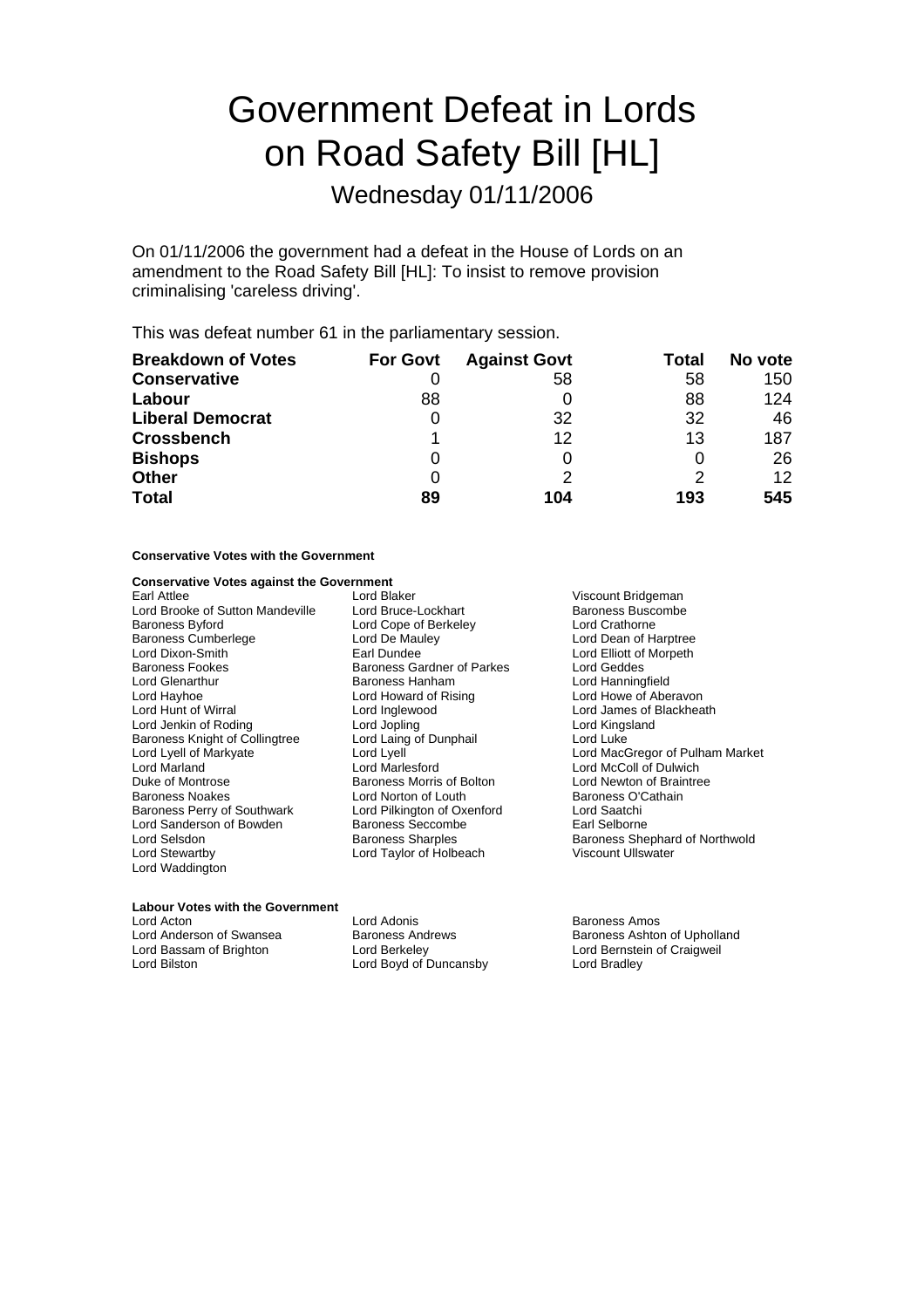Lord Brooke of Alverthorpe **Lord Brookman** Lord Campbell-Savours<br>
Viscount Chandos **Lord Clark of Windermere** Baroness Cohen of Piml Lord Corbett of Castle Vale Baroness Crawley<br>
Lord Davies of Coity<br>
Lord Drayson<br>
Lord Drayson Lord Davies of Coity<br>
Lord Dubs<br>
Lord Dubs<br>
Lord Dubs<br>
Lord Dubs<br>
Lord Dubs<br>
Lord Dubs<br>
Lord Dubs<br>
Lord Dubs<br>
Lord Dubs Lord Dubs<br>
Lord Evans of Temple Guiting 
Lord Evans of Temple Guiting

Lord Evans of Temple Guiting

Lord Evans of Temple Guiting

Lord Evans of Temple Guiting

Lord Evans of Temple Guiting

Lord Evans of Temple Guiting Lord Foster of Bishop Auckland Lord Foulkes of Cumnock Baroness Gale<br>
Baroness Gibson of Market Rasen Lord Goldsmith Lord Cord Gordon of Strathblane Baroness Gibson of Market Rasen Lord Goldsmith **Lord Condon of Strathblan**<br>Baroness Gould of Brookwood Baroness Gould of Potternewton Lord Gould of Brookwood Baroness Goudie **Baroness Gould of Potternewton** Lord Gould c<br>
Lord Grocott **Conditation** Lord Harris of Haringey Lord Haskel Lord Haworth **Baroness Hilton of Eggardon** Lord Hogg of Cumbernaul<br>Lord Hord Hogg of Woodside Lord Hunt of Kings Heath Lord Hoyle Lord Hughes of Woodside Lord Hunt of Chesterton<br>
Lord Hunt of Chesterton **Baroness** Jav of Paddington Lord Jones Lord Hunt of Chesterton **Baroness** Jay of Paddington<br>Baroness Jones of Whitchurch **Baroness Lockwood** Lord Macdonald of Tradeston Lord MacKenzie of Culkein Lord Mackenzie of Framewer Cord Mackenzie of Framwell Cord Maxton<br>Baroness Massey of Darwen Lord Maxton Lord Maxton Baroness McDonagh Baroness Massey of Darwen Lord Maxton<br>
Lord McChanger Corporation Corporation Corporation Corporation Corporation Corporation Corporation Corporatio<br>
Lord McChanger Corporation Corporation Corporation Corporation Corporati Lord McIntosh of Haringey Lord McKenzie of Luton Baroness Morgan of Dreft Lord McKenzie of Luton Baroness Morgan of Dreft Lord Pendry Baroness Pitkeathley Lord Patel of Blackburn **Contract Pendry Baroness Pitcher Pendry** Baroness Pitcher Baroness Pitcher Baroness Pit<br>
Baroness Quin Baroness Rendell of Babergh Lord Rooker Baroness Quin Baroness Rendell of Babergh<br>
Lord Rosser Lord Rowlands Lord Rosser **Lord Rowlands** Corporation Corporation Baroness Royall of Blaisdon<br>
Lord Sawver **Baroness Scotland of Asthal** Viscount Simon Lord Smith of Finsbury **Lord Snape Corporation Corporation**<br>Baroness Taylor of Bolton Lord Taylor of Blackburn Lord Triesman Baroness Taylor of Bolton lord Taylor of Blackburn<br>Lord Truscott Lord Tunnicliffe Baroness Whitaker Lord Young of Norwood Green

Lord Clark of Windermere **Baroness Cohen of Pimlico**<br>
Baroness Crawley **Baroness** Cohen of Pimlico Exaroness Farrington of Ribbleton Baroness Ford<br>
Lord Foulkes of Cumnock Baroness Gale Lord Harris of Haringey<br>
Baroness Hilton of Eggardon<br>
Lord Hogg of Cumbernauld Baroness Lockwood **baroness** Lord Lofthouse of Pontefract<br>
Lord Mackenzie of Culkein Lord Mackenzie of Framwelloate Baroness Scotland of Asthal Lord Tunnicliffe **Baroness Warwick of Undercliffe**<br>
Lord Whitty **Baroness Warwick of Undercliffe** 

# **Labour Votes against the Government**

### **Liberal Democrat Votes with the Government**

# **Liberal Democrat Votes against the Government**<br>
Lord Addington<br> **Rationess Barker**

Lord Bradshaw **Lord Burnett** Lord Bradshaw **Lord Bradshaw** Lord Chidgey<br>
Lord Cotter **Lord Constanting Lord Constanting Lord Constanting Lord Constanting Lord Constanting Lord Chidgey** Lord Cotter **Lord Dholakia**<br>
Lord Goodhart **Lord Dholakia**<br>
Baroness Hamwee Lord Goodhart **Baroness Hamwee** Baroness Hammee Baroness Harris of Richmond<br>
Lord Jones of Cheltenham Lord Lee of Trafford Lord Livsey of Talgarth Lord Jones of Cheltenham Lord Lee of Trafford Lord Livsey of Talgarth<br>
Baroness Maddock Lord Lord McNally<br>
Lord McNally Baroness Miller of Chilthorne Domer Raroness Northover Lord Razzall<br>
Lord Rennard Lord Roberts of Llandudno Lord Russell-Johnston Baroness Scott of Needham Market Baroness Sharp of Guildford Lord Shutt Lord Teverson Lord Shutt Baroness Thomas of Winchester Lord Tope Lord Wallace of Saltaire

Earl Mar and Kellie **Earl Mar and Kellie Lord McNally**<br>Baroness Northover **Connect Lord Razzall** Lord Roberts of Llandudno<br>
Baroness Sharp of Guildford<br>
Lord Shutt of Greetland Baroness Thomas of Winchester<br>Baroness Walmsley

# Lord Addington **Baroness Barker Baroness Barker Baroness Bonham-Carter of Yarnbury**<br>Lord Bradshaw **Baroness Barker Baroness Bonham-Carter of Yarnbury**

### **Crossbench Votes with the Government** Baroness Howarth of Breckland

# **Crossbench Votes against the Government**<br>Viscount Craigayon **Lord Fames**

Viscount Craigavon Lord Eames Lord Freyberg Lord Maginnis of Drumglass Lord Monson Lord Morrow Lord Rogan Lord Stevens of Kirkwhelpington

**Bishop Votes with the Government**

**Bishop Votes against the Government**

Exaroness Howe of Idlicote Execution Lord Laird<br>
Lord Monson **Example 20** Lord Morrow